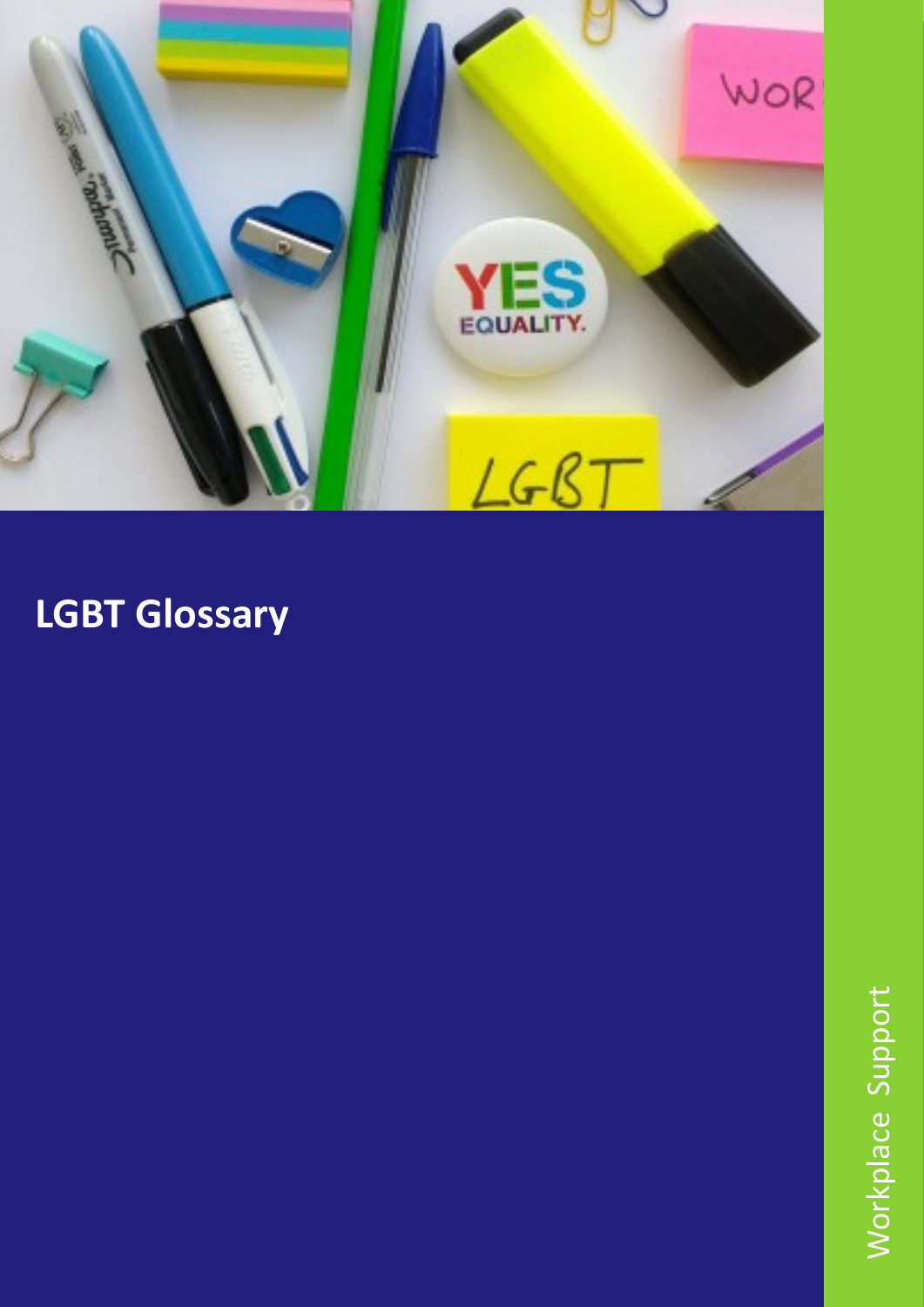**Ally (Heterosexual Ally, Straight Ally)** Someone who is may refer to how an individual dresses, their general a friend, advocate, and/or activist for LGBT+ people. A heterosexual ally is also someone who confronts heterosexism in themselves and others. The term ally is generally used for any member of a dominant group who is a friend, advocate or activist for people in an oppressed group (i.e. White Ally for People of Colour).

Androgynous Term used to describe an individual whose gender expression and/or identity may be neither distinctly "female" nor "male," usually based on appearance.

Asexual A sexual orientation generally characterized by not feeling sexual attraction or desire for partnered sexuality. Asexuality is distinct from celibacy, which is the deliberate abstention from sexual activity. Some asexual people do have sex. There are many diverse ways of being asexual.

Biphobia The fear, hatred, or intolerance of bisexual people.

**Bisexual, Bi** An individual who is physically, romantically and/or emotionally attracted to men and women. Bisexuals need not have had sexual experience with both men and women; in fact, they need not have had any sexual experience at all to identify as bisexual.

**Cisgender** a term used to describe people who, for the most part, identify as the gender they were assigned at birth.

Closeted Describes a person who is not open about his or her sexual orientation.

**Coming Out** A lifelong process of self-acceptance. People forge a lesbian, gay, bisexual or transgender identity first to themselves and then may reveal it to others. Publicly identifying one's orientation may or may not be part of coming out.

Down Low Pop-culture term used to describe men who identify as heterosexual but engage in sexual activity with other men. Often these men are in committed sexual relationships or marriages with a female partner. This term is almost exclusively used to describe men of colour.

Drag Queen/Drag King Used by people who present cially in clothing, name, and/or pronouns that differ from their everyday gender, usually for enjoyment, entertainment, and/or self-expression. Drag queens typically have everyday lives as men. Drag kings typically live as women and/or butches when not performing. Drag shows are popular in some gay, lesbian, and bisexual environments. Unless they are drag performers, most Trans people would be offended by being confused with drag queens or drag kings.

Gay The adjective used to describe people whose enduring physical, romantic and/or emotional attractions are to people of the same sex (e.g., *gay man, gay people). In contemporary contexts, lesbian (n. or adj.) is often a preferred term for women. Avoid identifying gay people as "homosexuals" an outdated term considered derogatory and offensive to many lesbian and gay people.*

Gender Expression Refers to how an individual expresses their socially constructed gender. This appearance, the way they speak, and/or the way they carry themselves. Gender expression is not always correlated to an individuals' gender identity or gender role.

**Gender Identity** Since gender is a social construct, an individual may have a self perception of their gender that is different or the same as their biological sex. Gender identity is an internalised realisation of one's gender and may not be manifested in their outward appearance (gender expression) or their place in society (gender role). It is important to note that an individual's gender identity is completely separate from their sexual orientation or sexual preference.

**Gender Neutral** This term is used to describe facilities that any individual can use regardless of their gender (e.g. gender neutral bathrooms). This term can also be used to describe an individual who does not subscribe to any socially constructed gender (sometimes referred to as "Gender Queer").

Gender Non Conforming A person who is, or is perceived to have gender characteristics that do not conform to traditional or societal expectations.

Gender/Sexual Reassignment Surgery - Refers to a surgical procedure to transition an individual from one biological sex to another. This is often paired with hormone treatment and psychological assistance. A "Transsexual" individual must go through several years of hormones and psychological evaluation and live as the "opposite" or "desired" gender prior to receiving the surgery (see intersex).

Gender Role A societal expectation of how an individual should act, think, and/or feel based upon an assigned gender in relation to society's binary biological sex system.

Heterosexual An adjective used to describe people whose enduring physical, romantic and/or emotional attraction is to people of the opposite sex. Also *straight.*

Homosexual (*see Offensive Terms to Avoid) Outdated clinical term considered derogatory and offensive by many gay and lesbian people. The Times have restricted the usage of the term. Gay and/or lesbian accurately describe those who are attracted to people of the same sex.*

Homophobia Fear of lesbians and gay men. *Prejudice is usually a more accurate description of hatred or antipathy toward LGBT people.*

Intersex People who naturally (that is, without any medical interventions) develop primary and/or secondary sex characteristics that do not fit neatly into society's definitions of male or female. Many visibly intersex babies/ children are surgically altered by doctors to make their sex characteristics conform to societal binary norm expectations. Intersex people are relatively common, although society's denial of their existence has allowed very little room for intersex issues to be discussed publicly. Has replaced "hermaphrodite," which is inaccurate, outdated, problematic, and generally offensive, since it means "having both sexes" and this is not necessarily true, as there are at least 16 different ways to be intersex.

In the Life Often used by communities of colour to denote inclusion in the LGBT+ communities.

Kinsey Scale Alfred Kinsey, a renowned sociologist, described a spectrum on a scale of 0 6 to describe the type of sexual desire within an individual. 0 Completely Heterosexual – 6: Completely Homosexual. In his 1948 work *Sexual Behaviour in the Human Male.*